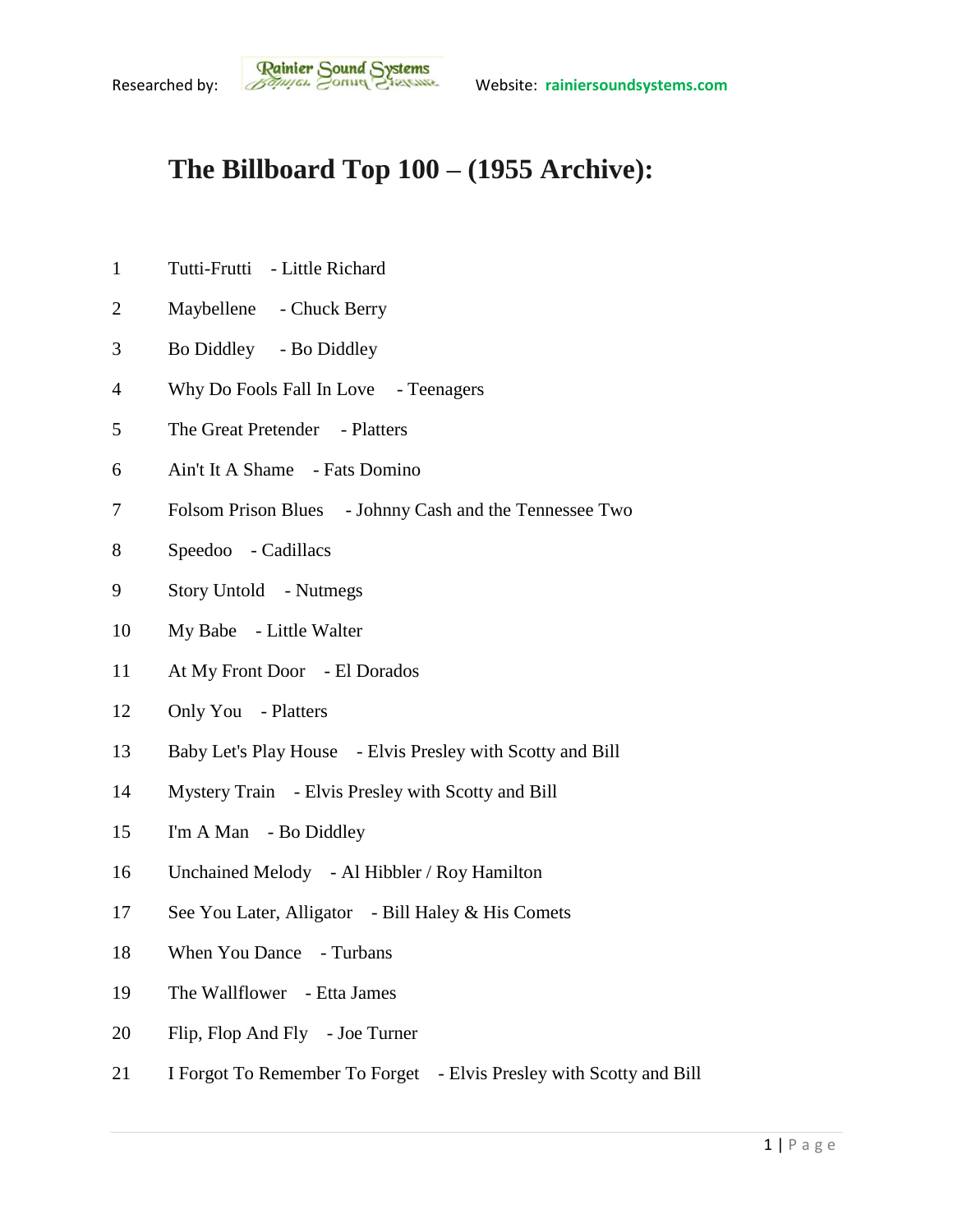- Manish Boy Muddy Waters
- Life Is But A Dream Harptones
- I Hear You Knocking Smiley Lewis
- Feel So Good Shirley & Lee
- What'cha Gonna Do Drifters featuring Clyde McPhatter
- Smokey Joe's Cafe Robins
- Need Your Love So Bad Little Willie John
- A Fool For You Ray Charles
- All By Myself Fats Domino
- Close Your Eyes Five Keys
- Heaven And Paradise Don Julian & the Meadowlarks
- Blue Velvet Clovers
- Don't Start Me Talkin' Sonny Boy Williamson
- Nite Owl Tony Allen & the Champs
- Diddley Daddy Bo Diddley
- Why Don't You Write Me Jacks / Feathers
- All Around The World Little Willie John
- This Little Girl Of Mine Ray Charles
- Seventeen Boyd Bennett & His Rockets
- Who Will Be Next Howlin' Wolf
- Witchcraft Spiders
- Greenbacks Ray Charles
- Eddie My Love Teen Queens
- Lily Maebelle Valentines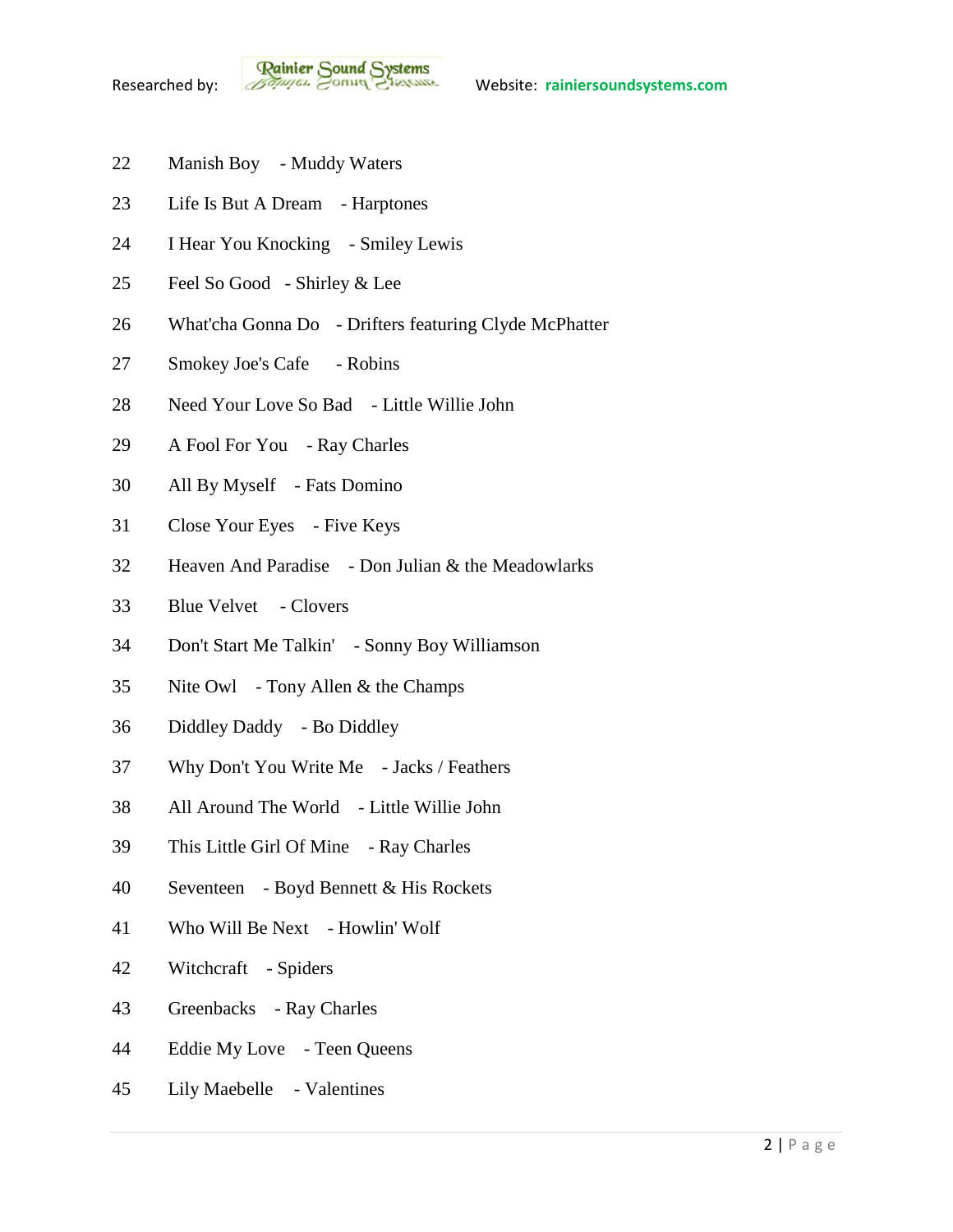- You Baby You Cleftones
- Sixteen Tons Tennessee Ernie Ford
- Thirty Days Chuck Berry
- Don't Be Angry Nappy Brown
- Steamboat Drifters
- The Door Is Still Open Cardinals
- Mary Lou Young Jessie
- 53 Bring It To Jerome Bo Diddley
- Crazy For You Heartbeats
- Most Of All Moonglows
- Adorable Drifters / Colts
- Come Back My Love Wrens / Cardinals
- 58 Morning, Noon And Night Joe Turner
- WPLJ Four Deuces
- Lonely Nights Hearts
- This Is My Story Gene & Eunice
- Memories Are Made Of This Dean Martin
- I Wish You Would Billy Boy
- April In Paris Count Basie
- Pretty Thing Bo Diddley
- Hand Clappin' Red Prysock
- I'll Be Forever Loving You El Dorados
- Later Alligator Bobby Charles
- Those Lonely, Lonely Nights Earl King / Johnny "Guitar" Watson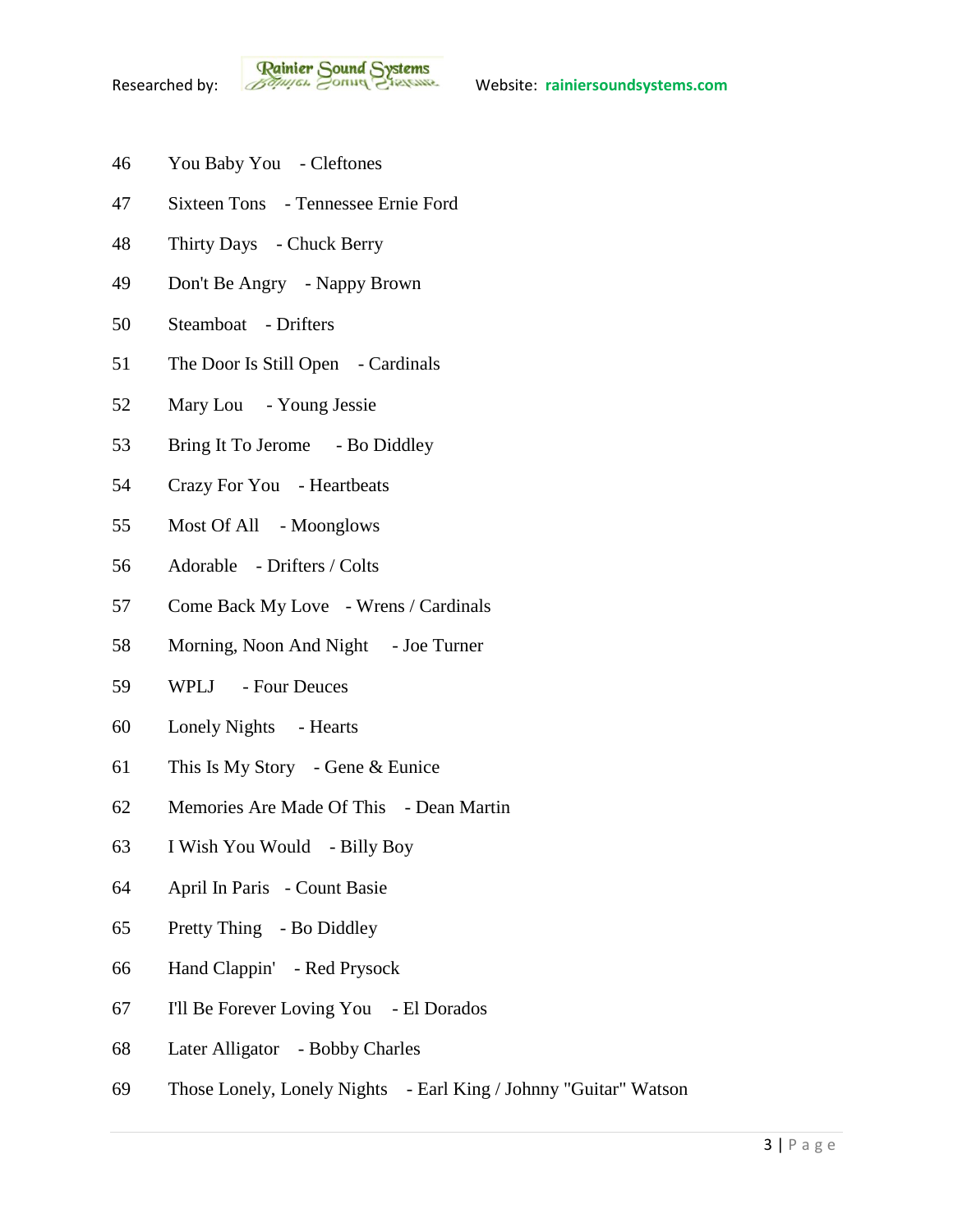- Chop Chop Boom Danderliers
- Wee Wee Hours Chuck Berry
- Rock-A-Beatin' Boogie Bill Haley & His Comets
- Hide And Seek Joe Turner
- Seventh Son Willie Mabon
- The Verdict Five Keys
- Soldier Boy Four Fellows
- 77 The Way You Dog Me Around Diablos
- Good Rockin' Daddy Etta James
- As Long As I'm Moving Ruth Brown
- Nip Sip Clovers
- So Doggone Lonesome Johnny Cash and the Tennessee Two
- Rollin' Stone Marigolds
- Johnny Has Gone Varetta Dillard
- Poor Me Fats Domino
- Anymore Johnny Ace
- In My Diary Moonglows
- You Painted Pictures Spaniels
- That's Your Mistake Charms
- Mardi Gras Mambo Hawkettes
- I'm Left, You're Right, She's Gone Elvis Presley with Scotty and Bill
- Whadaya Want Robins
- Hands Off Jay McShann (Priscilla Bowman)
- Green Eyes Ravens